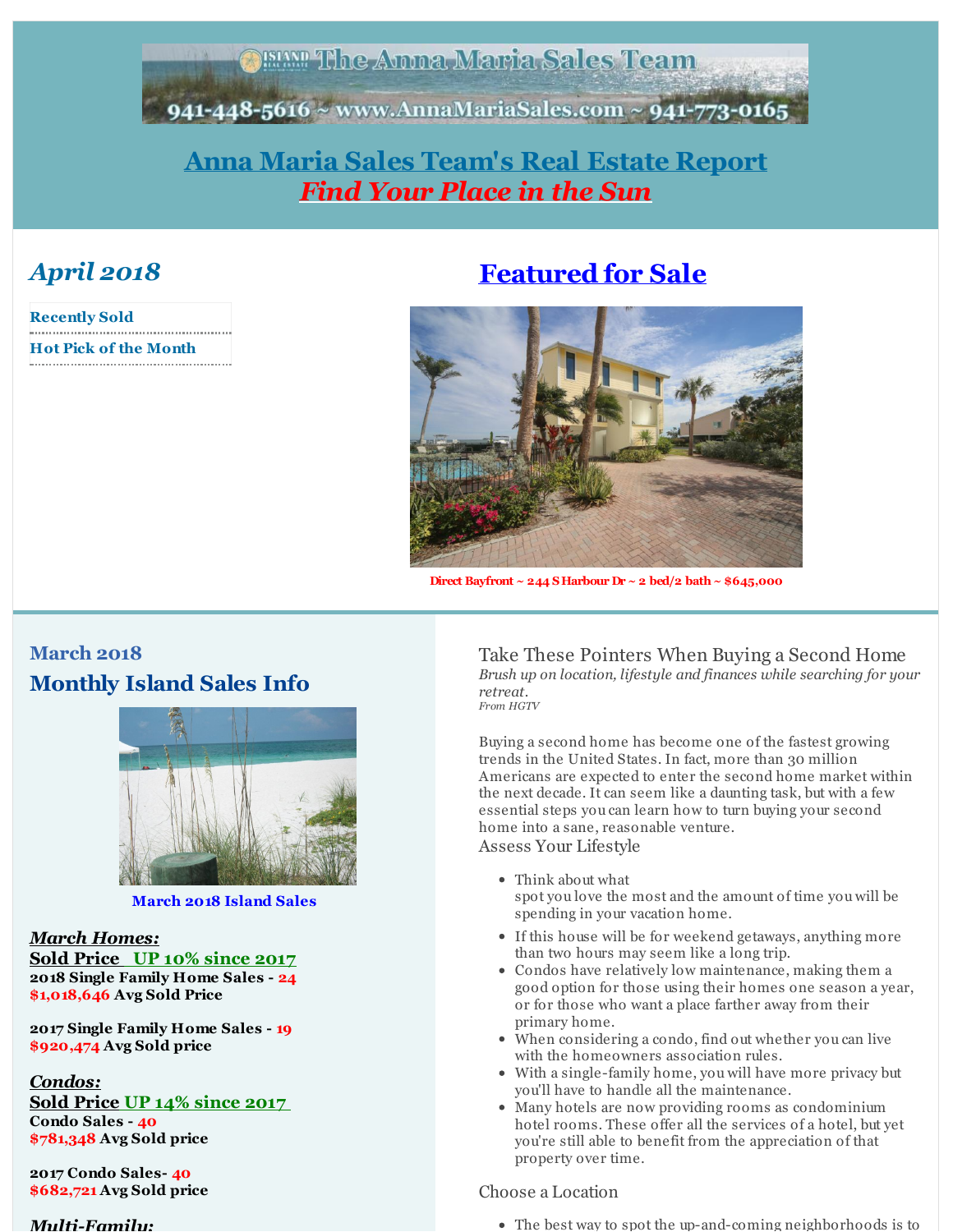*Multi-Family:* **Sold Price DOWN 4 sales since 2017 Multi-Family Home Sales - 0**

**2017 Multi-Family Home Sales - 4 \$500,213 Avg Sold Price**

*Land:* **Sold Price UP 16% since 2017 Vacant Land Sales - 1 \$500,000 Avg Sold price**

**2017 Vacant Land Sales - 2 \$431,350 Avg Sold price**

#### **Anna Maria Sales Team's FOR SALE!**



**5200 Gulf Dr 508 ~ Martinique South**

#### **2 bed/2 bath Gulf Views! \$620,000**

ENJOY ISLAND LIFE AT ITS FINEST IN THIS 2 BEDROOM / 2 BATH, END UNIT, GULF FRONT CONDO WITH SPECTACULAR WATER VIEWS FROM EVERY ROOM! This unit offers almost full Gulf views from the living room, lanai, and master bedroom with gorgeous views of the Intracoastal Waterway from both bedrooms and bathrooms too! That's 270 degrees of Water Views from this end unit condo!!! Additional features include hurricane shutters, a storage room, and a carport. The Martinique South is located directly on the Gulf of Mexico .

The best way to spot the up-and-coming neighborhoods is to drive around the area that you

like, and go farther out; the homes in these areas will likely see their value increase as well.

- Find out from local people how the town has changed, what's being built and what types of people are moving to the area.
- Pick up the local paper to obtain information about political issues, tax issues and more.
- Visit your vacation spot during each season to get a good idea of what it's like year-round.
- If you might retire in your second home one day, make sure that there is quality, accessible health care nearby and that the environment is both safe and affordable.
- Find out if there are enough places to pick up part-time work if you want or need to.
- It's always important to check out the weather, especially if you plan to use for all seasons.
- Think beyond the price tag of the home:
	- 1. Check out the area public schools.
	- 2. Consider neighborhoods just off the beaten path.
	- 3. Rent two or more years in a row to get the true flavor of a place.
	- 4. Do a test drive to the location at peak times, look for alternateroutes.

#### And,finally, ask yourself the following:

- Do I love one spot?
- Do I have enough time?
- Is it close enough?
- What can I afford?

Assess your lifestyle before buying a second home. Shop and Evaluate

Take your time and have some fun finding the right vacation home for you, and be sure to view at least 10 to 15 properties before making your decision. You can check out some virtual home tours on the Internet to help you get an idea of what's out there.

Your most valuable resource is a good realtor.

**[CLICK](http://r20.rs6.net/tn.jsp?f=001L74Wr5vO6orRLLXj5DXh4r0scSlgxPCK22xfRLBTwuScTvi6MHQxIAuemtHzwPeA-V62Llchaq3J3wh18922i42bC3-cEI6xfTn2jGtwrBcgt8sDnmFKj48Jwjh4dPjZVTGNfMl9mxSeAuXmpcQPIpujCtLAwMIRcqywz8XCP8B4ny5ezu85wuSbkm9vnbPYqMuSE8cInwnI0pmJLg8vWOfINJ4POdDSjKn2Xk8e5b6KP6kKNUWnAQ==&c=&ch=) HERE** to continue to full article...

To purchase your place in the sun, contact theAnna Maria Sales Team today! The Anna Maria Sales Team Kathleen White & Erin Joy Heckler & Jason Hrnak [www.AnnaMariaSales.com](http://r20.rs6.net/tn.jsp?f=001L74Wr5vO6orRLLXj5DXh4r0scSlgxPCK22xfRLBTwuScTvi6MHQxILFTYln8Q_d4fYRU-blDyzc79qvjP8a8b09CegY4m7jnbCeA4IHSdV9jFF57IuqJgdDhn6jhrmLOP7UVJa0K2zPXFspV0TvOJmChn-mXj2Rl3SENOWjsebzVGQ6SHoTcjg==&c=&ch=)

Whether buying or selling, the Anna Maria Sales Team is here for all your real estate needs.

Kathleen White 941-773-0165 KWhite35@tampabay.rr.com Erin@IslandReal.com

Erin Joy Heckler 941-448-5616

Jason Hrnak 941-773-6572 JHrnak@gmail.com

# **[FEATURED](http://r20.rs6.net/tn.jsp?f=001L74Wr5vO6orRLLXj5DXh4r0scSlgxPCK22xfRLBTwuScTvi6MHQxIOZa8FbXr4dQhIjMtznWHrgWzJMfhMcUrM9kadTTQbepbJEQYZZ506lT8pmLRHPBNoTG0tFNf68xoql_IcKgGr2qR21fMmj2h6h2PtaQ2Dhw31U8_tQNBCuVHAOsTI5_8WYALk7m6X5XelohpyaXgevUhvW09q84FBKiuQq7UWin6Sw0-0PyYlk=&c=&ch=) FOR SALE!**

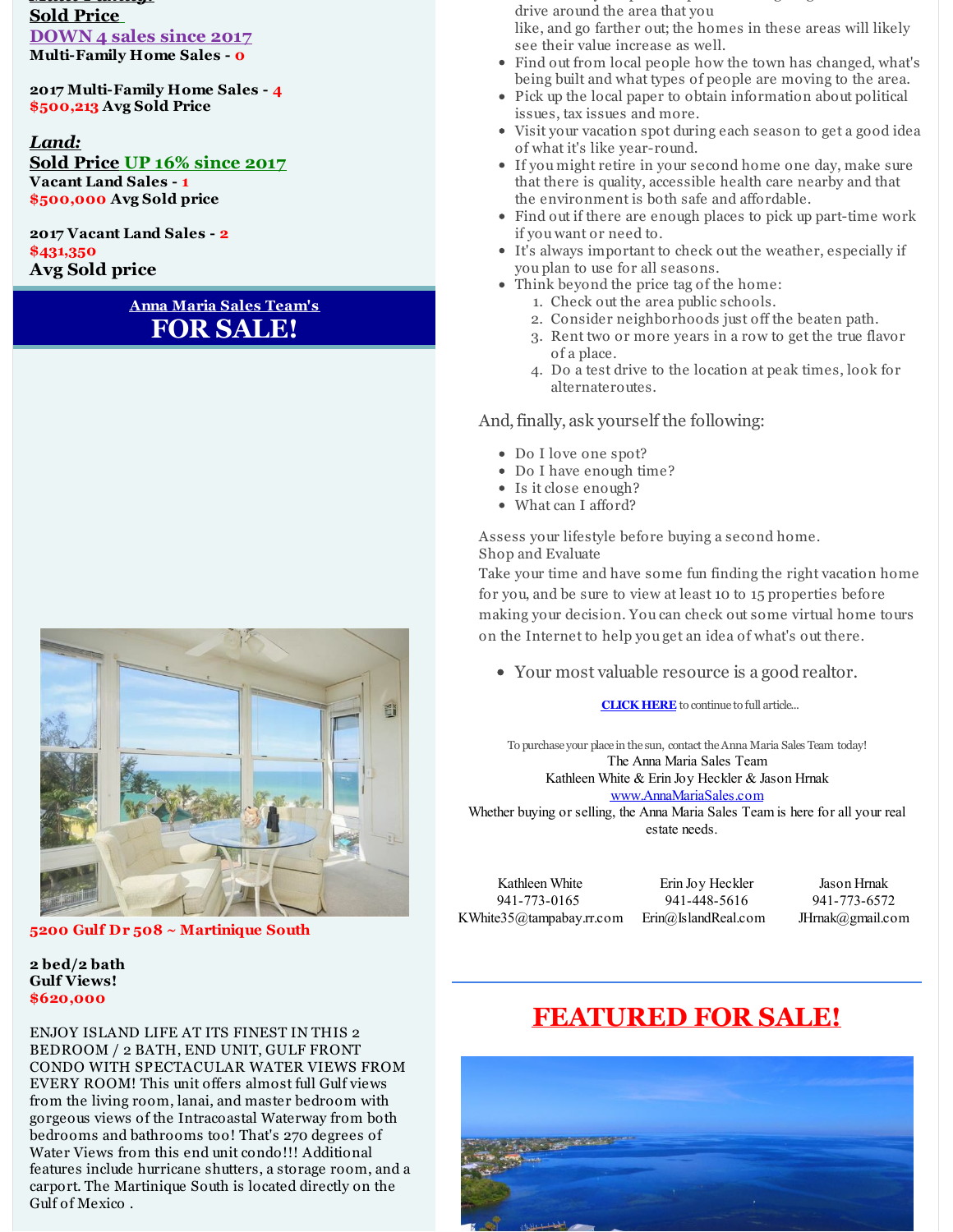#### **[...read](http://r20.rs6.net/tn.jsp?f=001L74Wr5vO6orRLLXj5DXh4r0scSlgxPCK22xfRLBTwuScTvi6MHQxIAuemtHzwPeAYLp6zW0NZgsA56ppJCceX4xDzZaBMmVCf_ZcBrVaSieCOnJ-xUVnPwkkk2w7WFvum41dBYJgmtqb78pSmd5bNJbrlvS916Gh1n0auRec4oY2issZh727JaNy6bY3uWsTUSUJ1N4ctSns5azgXolUlE_RiKByQFtuzhc7aEDFQmz60J5GqzMxqr4zmQOJjpSZ&c=&ch=) more here.**



#### **606 Baronet Ln ~ Key Royale**

#### **2 bed/2 bath Ready for your Renoor Redo! \$639,000**

Welcome to the exclusive golf community of Key Royale on Anna Maria Island. This  $2/2$  ranch style home sits on a  $\frac{1}{4}$  + acre sized waterfront lot with plenty of room for a pool. The property features a newer concrete seawall from 2011, a sizable footprint with garage and a large Florida room ready for your custom touch. This can be your very own fixer-upper to remodel with your personal design or take this large lot and build your custom dream. The canal was recently dredged to handle larger watercrafts and you have open water access to the Bay...

**[...read](http://r20.rs6.net/tn.jsp?f=001L74Wr5vO6orRLLXj5DXh4r0scSlgxPCK22xfRLBTwuScTvi6MHQxIAuemtHzwPeAD1rp06bogHHSoFFkhw6Wp3bKXmLaED8szHdkJSuDt5jP47AsF5BDDzZTHG7ogjNArWJXV1E69mM6JPw2A-8hmPacaMUFzJ7M3yNzA_eLUyNq836l50MM0c3PkbUQMFMnnbP3kiQhJ0_BYlA10gjMk0Zc0Ctdgq5h0VIFVMkYJowuVsK2Yb5-Cuu0Luk0UI1P&c=&ch=) more here...**



Expert picks for great buys in today's market! **Contact Kathleen & Erin & Jason for more info today!**

#### *Top Island Buys!*

**1. Updated pool home near beach! 2/2 ~ \$649,000**

**2. Adorable cottage only a block to beach! 2/1 ~ \$439,000**

**3. Direct Gulf front in the heart of the island! 4/4~\$1,995,000**



**244 South Harbor Dr #3, Holmes Beach**

**2 bed/2 bath** Direct Bayfront**! \$645,000**

Breathtaking views abound from this spacious bayfront 2bed/2bath beauty!Enjoy open water views of Anna Maria Sound from every angle. Park in your own one car garage, or pull theboat into your deeded slipand relax out back in your screened lanai. Use the elevator to go all theway to the rooftop deck or anywhere in between. The open living area has views of the heated bayside pool and the Anna Maria Sound, and plenty of space to relax & enjoy!Upstairs your largemaster has wraparound views of thewater!

**...read [morehere...](http://r20.rs6.net/tn.jsp?f=001L74Wr5vO6orRLLXj5DXh4r0scSlgxPCK22xfRLBTwuScTvi6MHQxIAuemtHzwPeAKdL5rRISZMqpUqEuQYbb3VnT7HOu97Jicoml9IjxNm2uHVAHBn8YMGLyOlzxKagNNqenoijIGGK5u5LOYSnR5suu7nmlGoWH2deJJV6ToPA_9v8rolzxO8TvDAeHvSs5bnBTejdMI9zP_STLDRhzpsS1MdvhyJ02kiuplYCaB_E11PzgZF0qV-qjxx6cG2Bu&c=&ch=)**

### **Anna Maria Sales Team's SOLD:**



*WE SOLD Sunset Villas B \$372,000 Updated & Close to beach!*

#### *WE SOLD 529 69th St \$700,000 Large Canal Front Pool Home!*



**Thinking about selling?** The market has appreciated! *If you bought just a few years ago*, your home may be worth more. We can provide information on *how much your home is worth*. Call or email us, and we

can discuss recent sales and pricing possibilities with you.

# **Anna Maria Sales Team**

#### *Find Your Place in the Sun*